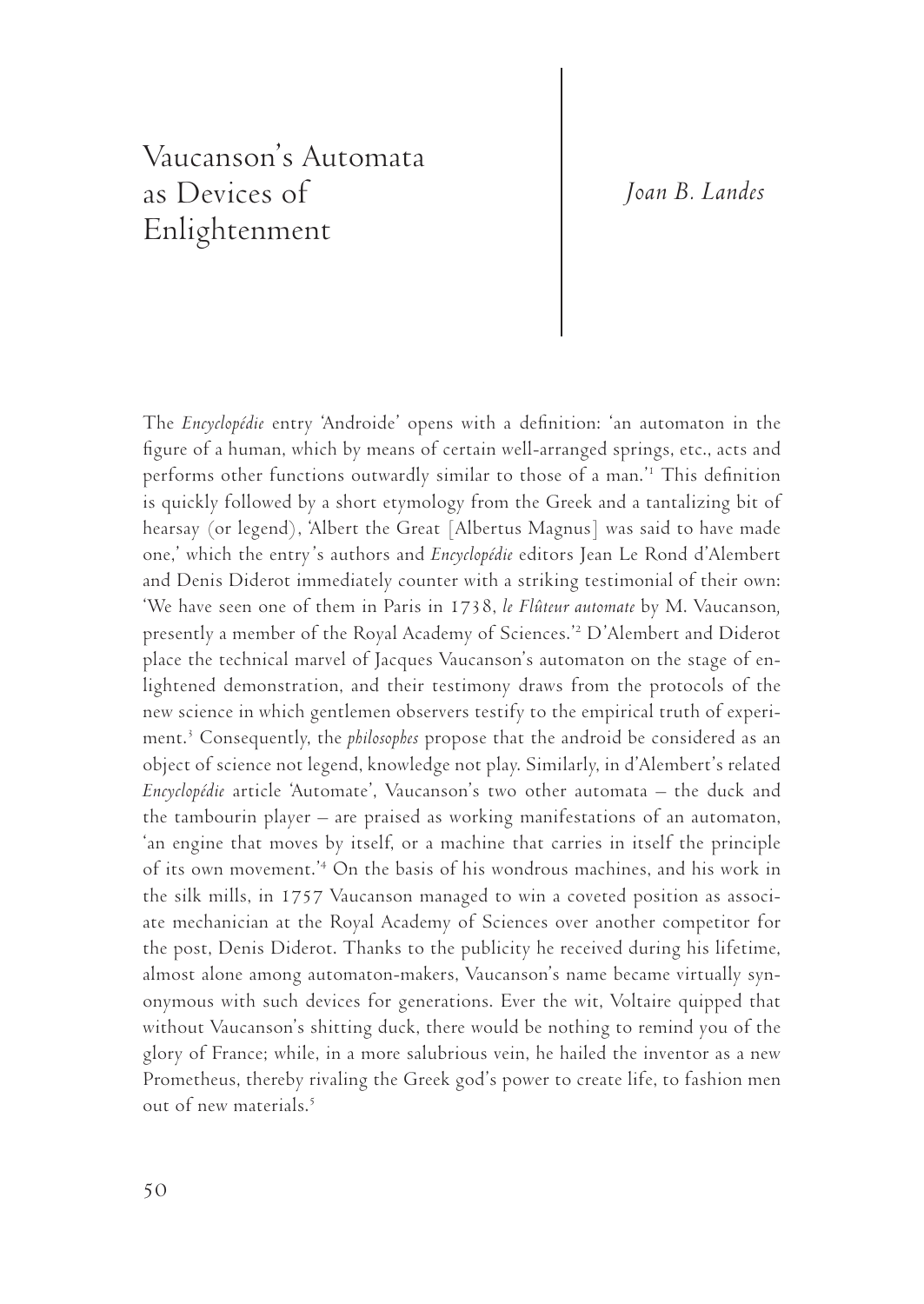As much recent scholarship affirms, natural philosophy or the study of the workings of nature became a topic of interest among eighteenth-century European publics. Indeed, the *Encyclopédie*'s 2569 visual plates across eleven volumes, linked to explanations, sought to provide studious readers with at least a preliminary understanding of processes of technology, labour, and science.6 Yet science's appeal often took the form of a fascination with curiosities and popular amusements. Thus, among the exotic items from India featured in an auction of the collection of a deceased former British colonial servant was an '*India* Figure and Bird in Silver, moving by Clockwork'.7 Scientific popularizers devised ways to join science's utility to its entertainment value, even as they defended their role in the propagation of science as serving to benefit society as a whole. Vaucanson's staged demonstrations of his three automata are best comprehended within this double context of the growing dissemination of science among a wider populace, rather than as a restricted intellectual activity for an elite circle of scientists. At the same time, Vaucanson was not uninterested in the latter's approbation. Indeed, he succeeded in his aim of winning esteem for his scientific contributions among *savants*, as attested to by his election to the Royal Academy of Science, his elevation in 1741 to the royal post of inspector of silk manufacturing in France, as well as by the compliments paid by the editors of the *Encyclopédie* and so many others. Still, by presenting the works in such a high-minded vein, the *Encyclopédie*'s compliments underplayed the extent to which, in the words of another savant of the day, the demonstration of 'physical phenomena [of all kinds] gave [people] an indescribable pleasure'.8

Residing at the interstices of high and low culture, pleasure and utility, wonder and technique, Vaucanson's automata belonged to what Michael R. Lynn refers to as 'a growing web of interconnections between Enlightenment, science, and commerce in Parisian urban culture'.9 Automata were displayed in multiple venues ranging from courts to fairgrounds, aristocratic *salons* to bourgeois homes. They played a role in court-sponsored science and the institutions of the new cultural and scientific public sphere. In the popular world of scientific demonstration, a whole new series of intermediaries linked the objects to audiences, with the assistance of lecturers and demonstrators.<sup>10</sup> Originally shown to Parisian audiences for twenty-four sous, Vaucanson's automata were purchased in 1742 by a group of Lyonnais businessmen and brought to London, where they were shown at the Haymarket Theatre. A translation of the mechanician's writings into English by the Newtonian natural philosopher John Theophilus Desaguliers further publicized Vaucanson's works, which thereafter entered into a larger European fair culture, before disappearing sometime in the subsequent decades. The automata's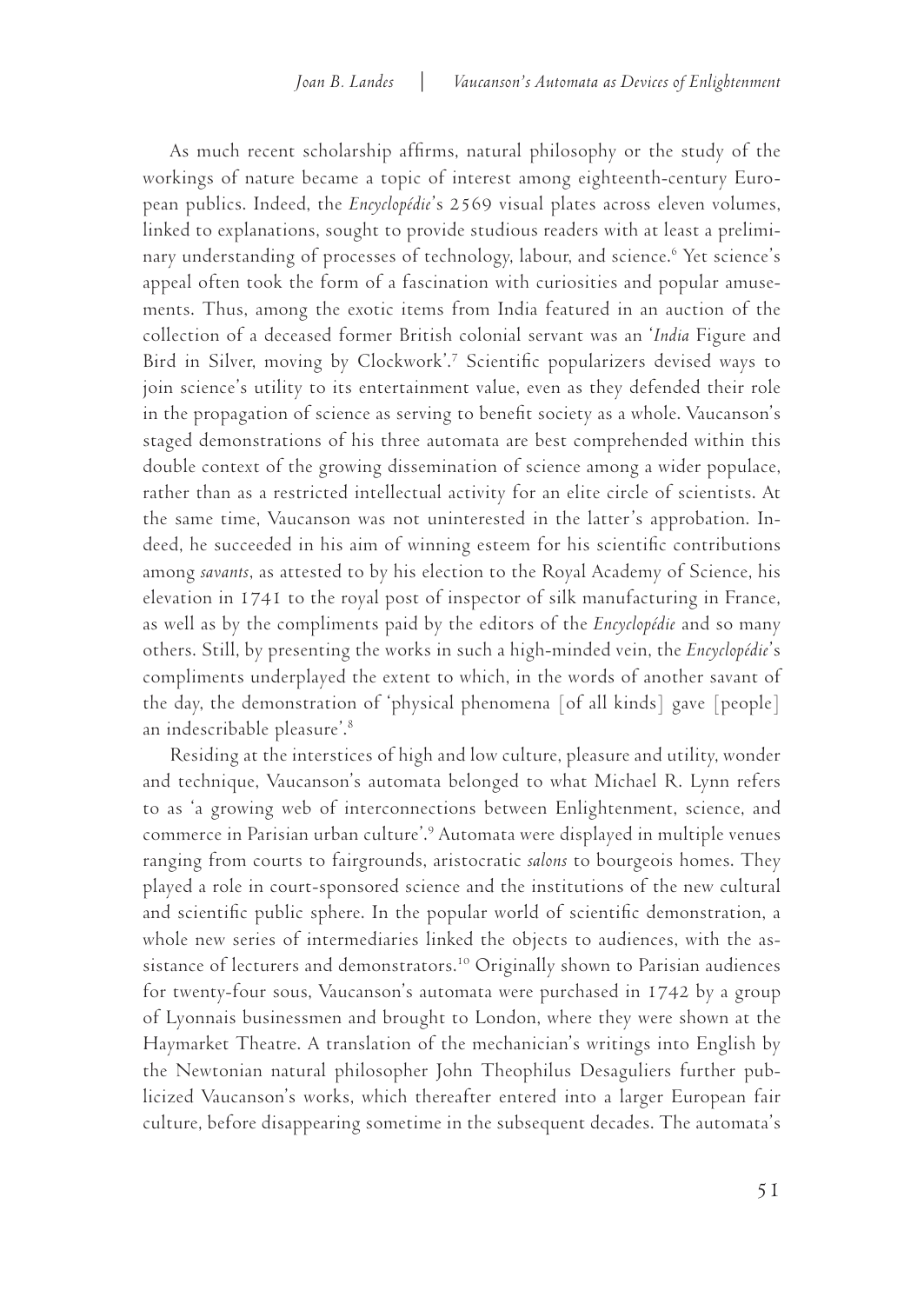journey marks the movement of a class of objects, with precedents in the ancient world and early modern collections of utilitarian and fantastic objects within aristocratic *Wunderkammern,* into a wider world of consumption and entertainment available to increasingly less well-born audiences.

While the wider public attraction to automata has been noted, it is also necessary to address the nature of this appeal, which is derived from the automata's simulation of the workings of human and animal bodies. Posed as a question, however, what aspects of Vaucanson's android and his other automata led even such scientifically literate members of his audience as Diderot and d'Alembert, not to mention the members of the Royal Academy of Sciences, to regard these artificial bodies to be performing functions and moving independently – that is, ostensibly 'self-moving' – in the manner of a living being? A fruitful answer is offered by historian of science Jessica Riskin, who proposes that automata served as 'philosophical experiments', addressed to the problem of the mechanics of living bodies.11 To amplify, if these 'philosophical experiments' gained their popularity in this context, it suggests a growing public demand for knowledge about the mechanics of the body, which, in turn, was satisfied in good measure by scientifically cast amusements.

Indeed, in the philosophical toys and public amusements of the Age of Enlightenment, we discover numerous automata, mechanical and plastic – or threedimensional – representations of animals in which the body is in fact a machine. That is, the intricate movement of cams and wheels gave these devices the effect of moving of their own accord. Birds were particularly popular but other animals were also impersonated, and in the most audacious automata humans and human actions were presented. As imitations of life, automata aimed to traverse the border between brute matter and impassioned life. As the art historian Horst Bredekamp proposes, such self-propelled works of art are 'the most obvious expression of the desire to imitate life by inspiring movement<sup>''.12</sup> Enchanting members of the court and the aristocracy, these one-of-a kind objects were the prized possessions of those who could afford their purchase or expect to receive such luxurious presents.

For example, during this period, the urban bourgeoisie and aristocracy began outfitting their drawing rooms with a simple sort of machinery, the newly fashionable tabletop or freestanding small cylindrical bird-organs. Associated with a kind of studied leisure, and variously named for a particular bird – *merlines* for blackbirds (*merles*), *perroquettes* for parrots (*perroquets*) and, perhaps most common, *serinettes* for canaries (*serins*) – these devices assisted in teaching caged birds to sing certain tunes as depicted in the two versions of the painting *La Serinette* by the great genre artist Jean Chardin, showing a woman turning away from her em-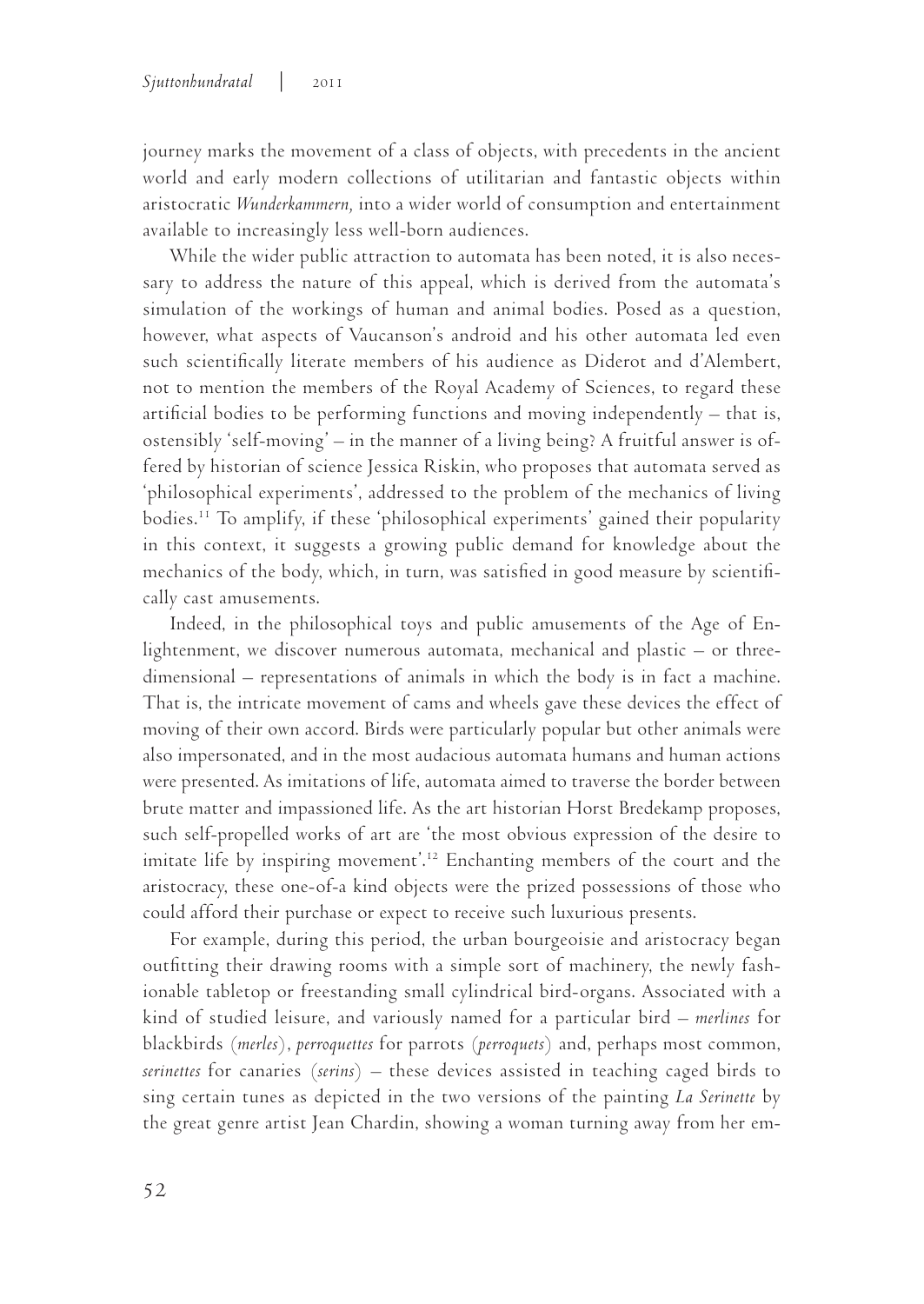broidery in order to give her full attention to teaching a song to a caged bird.<sup>13</sup> There was a virtual craze for canaries and parrots during the eighteenth century, and owners could avail themselves of a handbook first published in 1705 and reprinted many times thereafter: *Nouveau traité des serins de Canarie* by J. C. Hervieux de Chanteloup, a timber inspector and also 'governor' of the canaries of Mme la princesse De Condé.14 The *serinette* even merited an appearance in the 1815 posthumously published work, *Harmonies de la nature* by Bernardin de Saint-Pierre (author and director of the zoo at the Jardin des Plantes, the revolutionary successor to director Comte de Buffon's Jardin du Roi), in which a parallel is drawn between these wondrous devices and nature's prodigious powers:

A clever mechanic arranged some harmonious pipes in a box. He made there correspond projecting notes that he put on a cylinder suspended from an axle. He makes it move, and at once a pleasant air is heard. He raises by notches the poles of its cylinder, and new airs successively come to charm the ears. Could man have therefore put into a *serinette* as much industry as nature has put into the earth? $15$ 

An interesting aside about the *serinette* concerns the circuit produced in such a setting between the purported object of nature and the invented subject of imitation. As Aurelia Gaillard explains, initially the machine imitated the bird, but then the relationship is inverted. The bird is forced to imitate a machine, which itself imitates the bird's song.<sup>16</sup>

The *Lady Musician*, the *Draftsman*, and the *Writer,* three stunning automata created between 1767 and 1774 by the Swiss father and son, Pierre and Henri-Louis Jacquet-Droz, and their assistants Jean Frédéric Leschot and Henri Maillardet, are more characteristic of the precious toys created for the adult amusement of the privileged classes. Yet the two Jacquet-Drozes were much more than plain toy-makers. While playing as many as five melodies on her instrument, the *Lady Musician*'s fingers followed her eyes, and her breast raised and lowered, as if breathing in time to the music. The Jacquet-Drozes' goal of producing such an anatomically accurate, lifelike simulation of a harpsichordist suggests that they, like their French counterpart Jacques Vaucanson, were influenced by Enlightenment medical philosophy and anatomical science. In fact, accounts of the Jacquet-Drozes repeatedly call attention to their wide education and multiple talents – the father educated in philosophy and theology as well as mechanics; the son, trained by his father, was also a talented musician.

The most arresting automata were technical marvels and lifelike dolls, which replicated automatic movements like breathing and digestion, as well as volun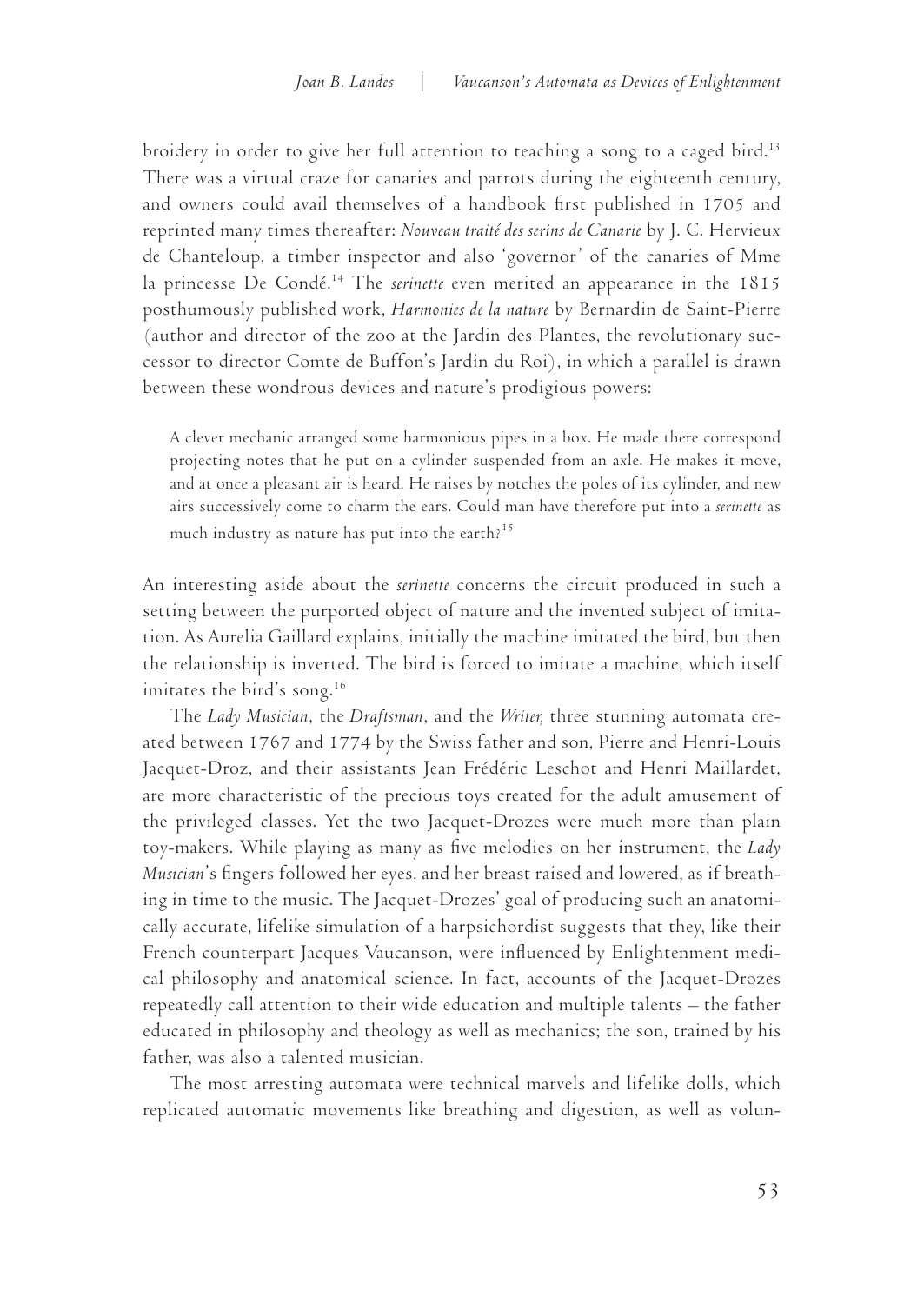tary motions associated with the different senses. Another example of exceptional workmanship is the magnificent *Joueuse de Tympanon* (*The Hammered Dulcimer Player*) by the clockmaker Pierre Kintzing and the cabinetmaker David Roentgen, which was acquired and then donated by Marie-Antoinette to the Royal Academy of Sciences. Like the *Lady Musician,* she exemplifies the extent to which makers were striving to simulate life at the level of the whole organism.<sup>17</sup>

Thus, Vaucanson was one of a number of astonishingly brilliant eighteenthcentury mechanicians who attempted to design material bodies capable of artificially replicating life. Their ingenious machines were indeed devices of Enlightenment, that is, philosophically animated experimental objects. The aim of these devices was to approximate what contemporaries like Diderot referred to as a 'sentient being' with a particular spatial and dynamic organization.<sup>18</sup> Over time, then, automata makers were challenged to imitate not just the body's mechanics but also the workings of the senses, to capture emotion as well as motion. The fingers of their artificial musicians touched the ivory keys of keyboards, plucked a string, and covered the holes of wind instruments. They not only wrote letters and drew pictures, but they did so with a gentle nod of the head, a lift of the chest, or a knowing look. In several cases, including one later observed by Goethe, talking heads were displayed that dared to reproduce the most human faculty of language.

Goethe's reference to a talking head doubles back in looping fashion to older instances: most notably, as referred to in passing in the *Encyclopédie* article with which this essay began, the artificial figure said to have been created and willfully destroyed by the medieval monk Albertus Magnus. As recounted in Matteo Corsini's moral treatise of 1371, *Rosario della vita*:

We find that Albertus Magnus, of the Black Friars, had such a great mind that he was able to make a metal statue modeled after the course of the planets, and endowed with such a capacity for reason that it spoke: and it was not from a diabolical art or necromancy – great intellects do not delight in such things because it is something that makes one lose his soul and body; such arts are forbidden by the faith of Christ. One day a monk went to find Albertus in his cell. As Albertus was not there, the statue replied. The monk, thinking that it was an idol of evil invention, broke it. When Albertus returned, he was very angry, telling the monk that it had taken him thirty years to make this piece and 'that I did not learn this science in the Order of the Black Friars'. The monk replied, 'I have done wrong; please forgive me. Perhaps I can make you another one?' Albertus responded that it would be thirty thousand more years before another could be made for him, as that planet had made its course and it would not return before that time.19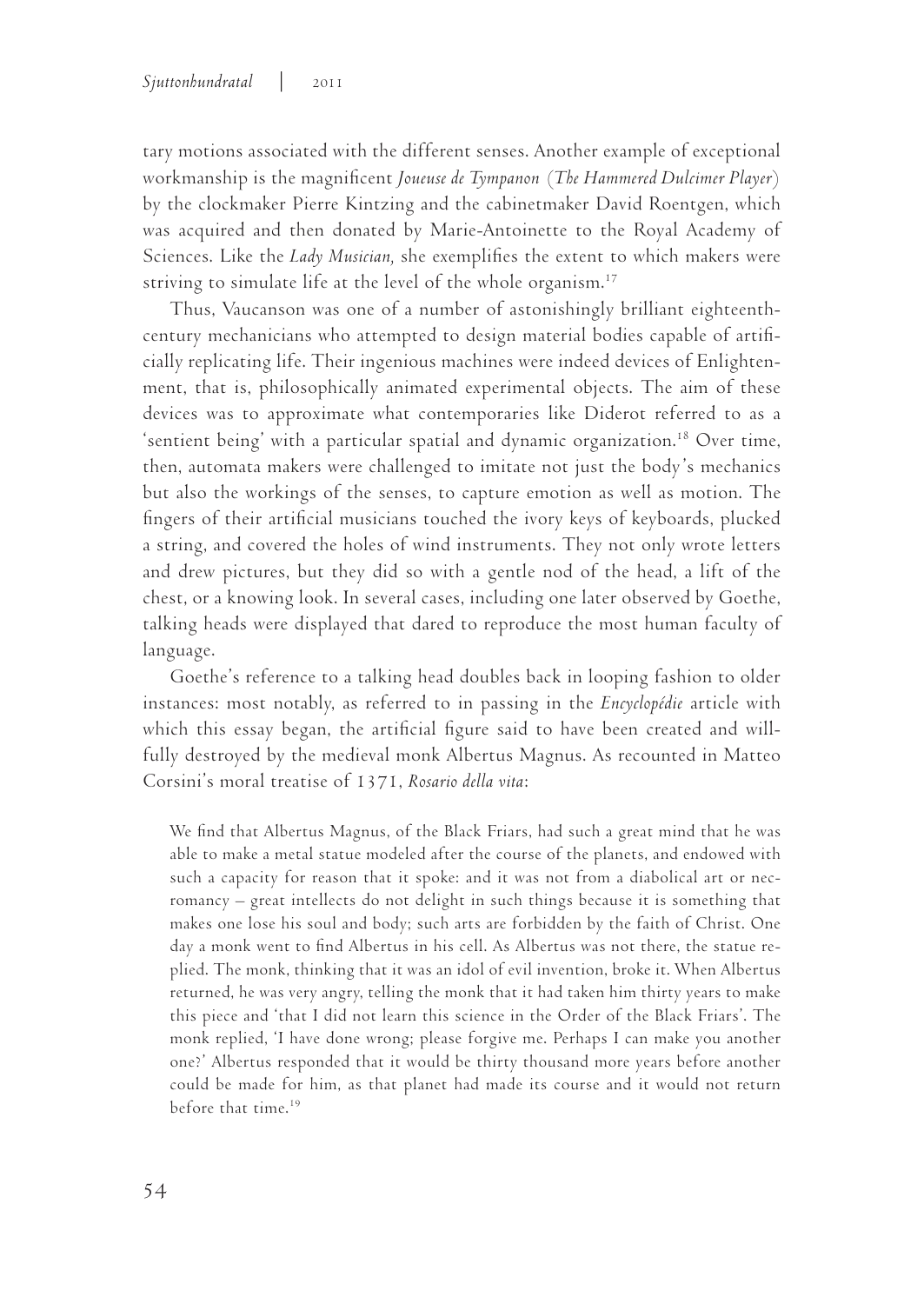Unlike eighteenth-century automata, associated with the new science of reason and modern mechanics, medieval antecedents associate talking heads and other artificial figures with astrology and natural magic. Still, traces of the occult linger in the enlightened devices of the eighteenth century. Vaucanson was not averse to using a sleight-of-hand to produce realistic effects before gullible audiences. The duck, the most acclaimed of his devices during his lifetime, was applauded for its ability to approximate the movements and even the process of digestion of its animal model. It appeared to flap its wings, drink water, digest grain, and defecate. In the words of one contemporary, the Oxford scholar Joseph Spence,

If it were only an artificial duck that could walk and swim, that would not be so extraordinary: but this duck eats, drinks, digests and sh-ts. Its motions are extremely natural; you see it eager when they are going to give him his meat, he devours it with a good deal of appetite, drinks moderately after it, rejoices when he has done, then sets his plumes in order, is quiet for a little time, and then does what makes him quite easy.20

Unfortunately, the duck's most amazing feat, its ability to swallow and digest food, turns out to have been a fraud. The German writer Christian Friedrich Nicolai, reported on the automaton in 1783, in his account of his European travels. 'On closer inspection, Nicolair found that it [the duck] did not digest its food at all. There was no "chemical laboratory," he revealed – – the food was simply aspirated into the neck with the aid of bellows and tubes, and a separate substance made to look like the digested version was held at the ready in another compartment near the bird's rear end. This was "expelled at the desired moment by a piece of mechanism".'21 Having changed hands several times and fallen into disrepair, Vaucanson's three automata were brought to Paris for the Exposition Universelle at the Palais Royal by a Swiss clockmaker, who had spent three years working on the duck, and now enlisted further help from the celebrated magician Jean-Eugène Robert-Houdin. Once again, the illustrious automata-maker was discovered to have secreted pellets in a hidden chamber in order to simulate the process of digestion. 'To my great surprise,' Robert-Houdin reported gleefully in his memoirs, 'I found that the illustrious master had not been above resorting to a piece of artifice I would happily have incorporated in a conjuring trick.' Robert-Houdin reaffirmed what Nicolai had earlier discovered, that the digestion had been faked, and the emitted substance was a premixed preparation of dyed green breadcrumbs, 'pumped out and collected with great care on to a silver platter'.<sup>22</sup> Not until the year 2006, it seems, was Vaucanson's ambition to create a working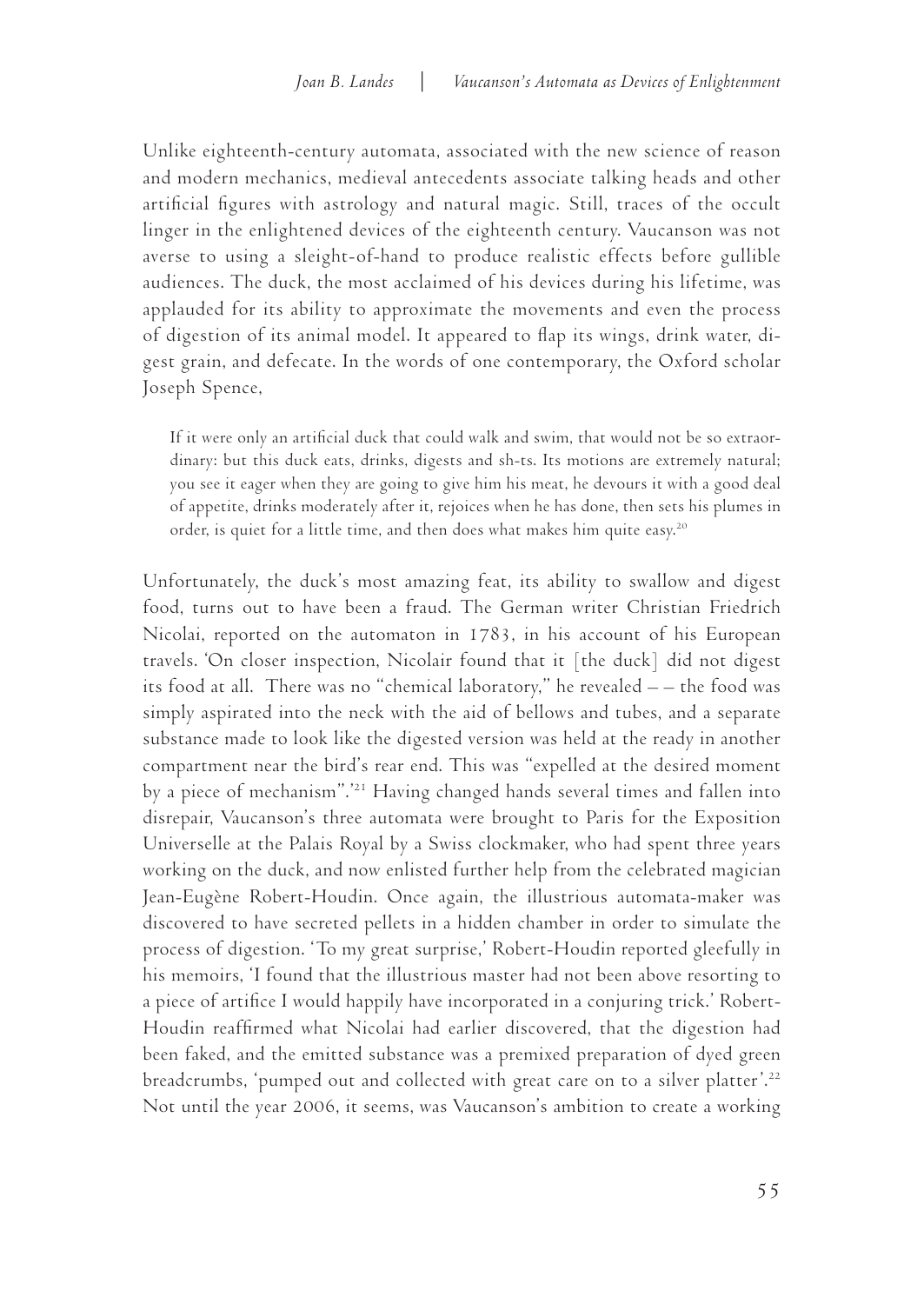digestive automaton truly realized. In his 'Cloaca Machine', Belgian artist Wim Delvoye introduces a mechanical artwork that actually digests food and turns it into excrement. The excrement produced by the machine is vacuum-sealed in Cloaca branded bags and sold to art collectors and dealers; every series of excrements produced has reportedly sold out.<sup>23</sup>

In conclusion, Vaucanson's automata were enlightened devices in the ways discussed here: In one respect, these devices served as instruments of enlightenment, as 'philosophical experiments', provoking audiences to consider the workings of the body as a machine. In another respect, as devices tied to their theatrical staging in multiple spaces of exhibition, they produced an illusory effect of the real. Most significantly, composed of moving parts, automata sought to capture by artificial means the living body, a sensible and anatomically correct body. In doing so, however, they raised the possibility that viewers would do well to follow Diderot's caution to his readers in *Pensées sur l'interprétation de la nature*: 'Always keep in mind,' he wrote, 'that *nature* is not God, and that a *man* is not a *machine*'.24

## *Noter*

1. 'ANDROIDE S. m. (Méchan.) automate ayant figure humaine & qui, par le moyen de certains ressorts, &c. bien disposés, agit & fait d'autres fonctions extérieurement semblables à celles de l'homme.' Jean d'Alembert, 'Androide' (1751), *Encyclopédie, ou dictionnaire raisonné des sciences, des arts, et des métiers*, éd. Denis Diderot & d'Alembert, 17 vols. (Paris, 1751–72), 1:448. All translations my own unless otherwise noted.

2. 'Albert le Grand avoit, dit-on, fait un androïde. Nous en avons vû un à Paris en 1738, dans *le Flûteur automate* de M. Vaucanson, aujourd'hui de l'académie royale des Sciences.' ibid.

3. See Simon Schaffer & Steven Shapin, *The Leviathan and the Air Pump* (Princeton NJ: Princeton University Press, 1989); Steven Shapin, *The Social History of Truth: Civility and Science in Seventeenth-Century England* (Chicago IL: University of Chicago Press, 1995).

4. 'AUTOMATE, s. m. (*Méchaniq.*) engin qui se meut de lui-même, ou machine qui porte en elle le principe de son mouvement.' Jean d'Alembert, 'Automate' (1751), *Encyclopédie, ou dictionnaire raisonné des sciences, des arts, et des métiers*, éd. Denis Diderot & d'Alembert, 17 vols. (Paris, 1751–72), 1:896.

5. Voltaire, 'Discours en vers sur l'homme' (1738), *Oeuvres completes, 10 vols.* (Paris, 1877), 9:420. Vaucanson's duck makes an appearance in Thomas Pynchon's novel *Mason and Dixon*, as does Voltaire's wry remark: 'Listen to what Voltaire wrote about me, to the Count and Countess d'Argental, – "… *sans la voix de la Le More et le Carnard de Vaucanson, vous n'auriez*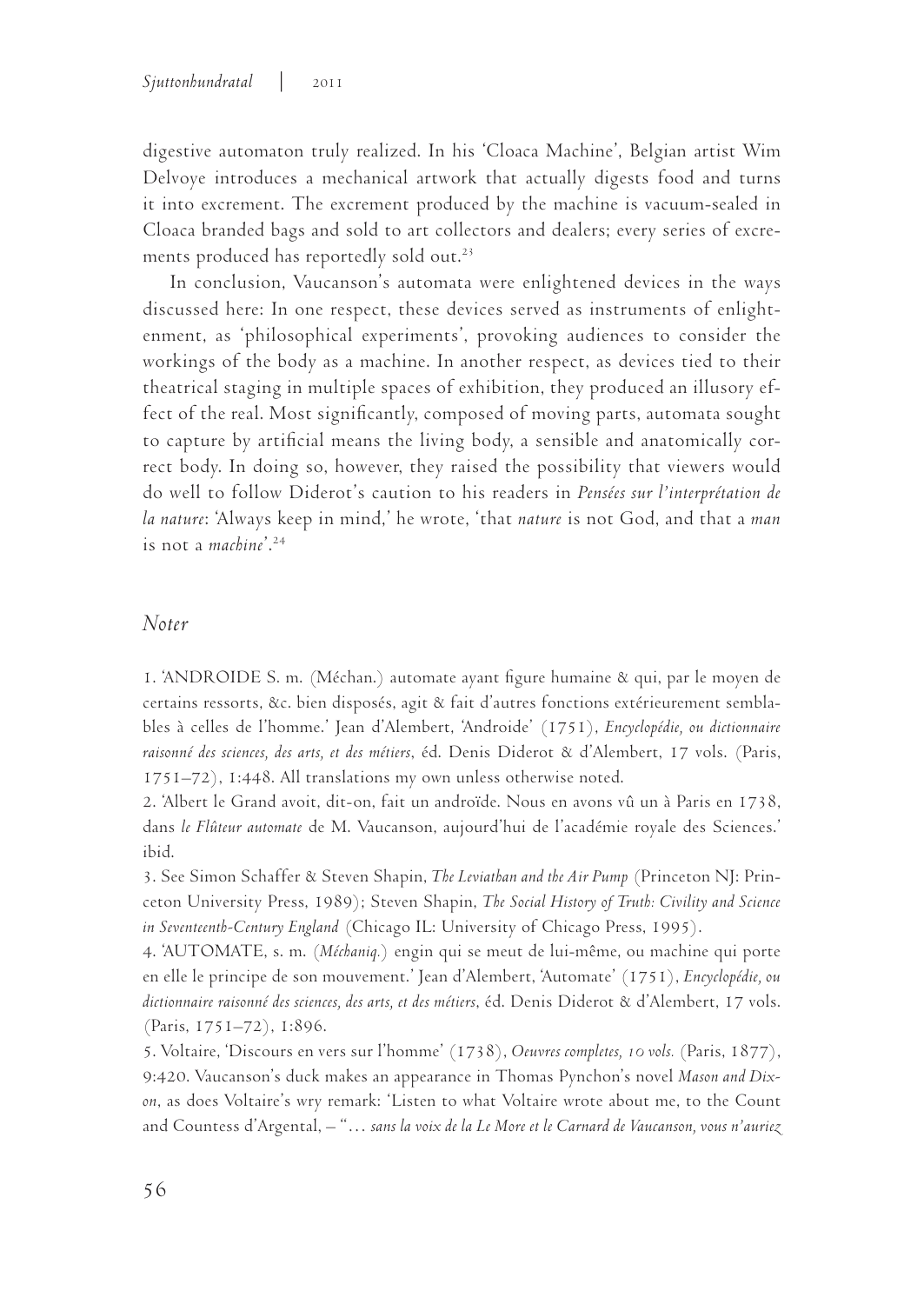*rien que fit ressouvenir de la gloire de la France*"', Thomas Pynchon, *Mason and Dixon* (New York: Holt, 1997), p. 668.

6. On this aspect of the *Encyclopédie*, see the recent study by John Bender and Michael Marrinan, *The Culture of Diagram* (Stanford CA: Stanford University Press, 2010).

7. Mr. (Christopher Cock), 'The last sale for this season. Being the most valuable part of the collection of Elihu Yale, Esq; (late governor of Fort St. George) deceas'd'. [London: s.n., 1722], item 390, p. 20, *Eighteenth Century Collections Online* (Gale. CIC Penn State University. Accessed 3 April 2011). Thanks to Patrick Rasico for calling this auction to my attention.

8. Polycarpe Poncelet, *Principes généraux pour servir à l'éducation des enfans, particulièrement de la noblesse françoise*, 3. Vols. (Paris: P.G. Le Mercier, 1763), II: 265–266, cited in Michael R. Lynn, *Popular science and public opinion in eighteenth-century France* (Manchester & New York: Manchester University Press, 2006), p. 15.

9. Lynn, *Popular science and public opinion*, p. 3. See also Simon Schaffer, 'Natural Philosophy and Public Spectacle in the Eighteenth Century', *History of Science* 21 (1983): pp. 1–43; idem., 'The Consuming Flame: Electrical Showmen and Tory Mystics in the World of Goods', pp. 489–526, in *Consumption and the World of Goods*, eds. John Brewer & Roy Porter (London: Routledge, 1993). On women's role in the popularization of science, as well as the importance of amusement, spectacle, and salon society in the development of modern science, see: Geoffrey V. Sutton, *Science for a Polite Society: Gender, Culture and the Demonstration of Enlightenment* (Boulder CO: Westview Press, 1997).

10. On the dissemination of science, see the exhibition catalogue, curated by Barbara Maria Stafford and Frances T. Terpak, *Devices of Wonder: From the World in a Box to Images on a Screen* (Los Angeles CA: Getty Research Institute, 2001).

11. Jessica Riskin, 'The Defecating Duck, Or, The Ambiguous Origins of Artificial Life', *Critical Inquiry* vol. 20, no. 4 (2003), pp. 599–633.

12. Horst Bredekamp, *The Lure of Antiquity and the Cult of the Machine: The Kunstkammer and the evolution of Nature, Art and Technology*, trans. Allison Brown (Princeton NJ: Markus Wiener Publishers, 1995), p. 48.

13. The two versions of Chardin's *La Serinette* are in the collections of the Louvre (Paris) and the Frick (New York).

14. See: Réné Démoris, 'Chardin, la machine et l'oiseau', *Revue des sciences humaines* 186– 187 (1982), pp. 293–306.

15. He answers his own rhetorical questioning, continuing: 'She distributed to its surface its various powers; she makes it turn, and she spreads in turn on them the solar harmonies of the days, of the months, of the seasons, of the years, of the centuries; she changes the poles; and new harmonies will reappear on each horizon.' Bernardin de Saint Pierre, *Harmonies de la nature* (In *Oeuvres Posthumes*, vol. 2. (Paris, Ledentu, 1840[1814])), p. 177. 'Un mécanicien ingénieux dispose des tuyaux harmonieux dans une boîte; il y fait correspondre des notes saillantes, qu'il fiche sur un cylindre suspendu à un essieu: il le fait mouvoir;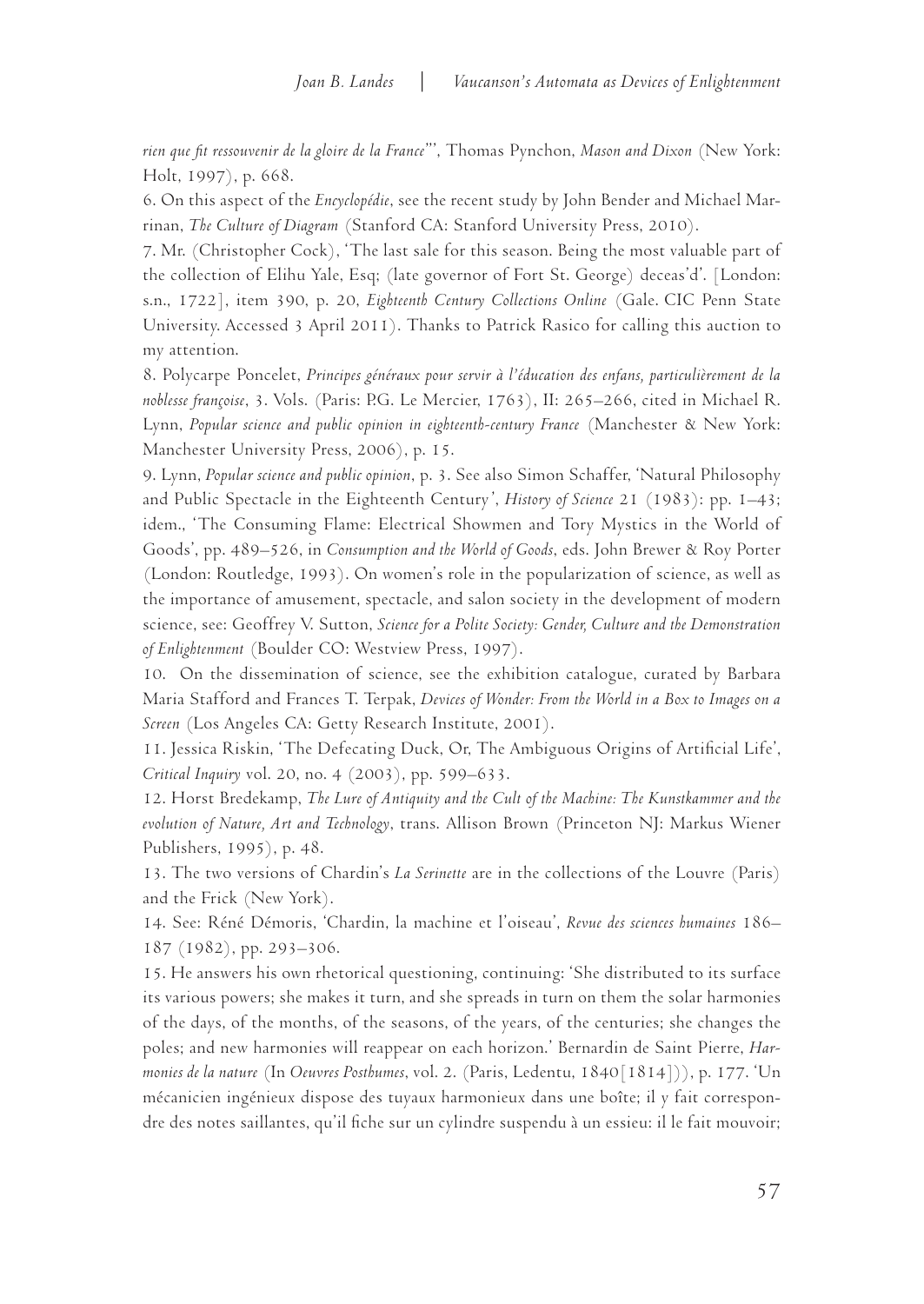et aussitôt on entend un air agréable. Il relève par des crans les pôles de son cylindre, et de nouveaux airs viennent successivement charmer les oreilles. L'homme aurait-il donc mis dans une serinette plus d'industrie que la nature n'en a mis dans le globe? Elle a distribué à sa surface ses diverses puissances; elle le fait tourner, et elle répand tour à tour sur elles les harmonies solaires des jours, des mois, des saisons, des années, des siècles; elle en change les pôles; et de nouvelles harmonies vont reparaître sur chaque horizon.'

16. Aurélia Gaillard, 'De "la possibilité du flûteur automate" (Helvétius): les automates du XVIIIème siècle comme merveilles de substitution', paper presented to conference *L'automate. Modèle, Machine, Merveille: a multidisciplinary international conference sponsored by the Centre de Recherche sur l'Imaginaire (Université Stendhal-Grenoble 3) et de l'équipe Philosophie, Langages & Cognition (Université Pierre Mendès France-Grenoble 2)*, Grenoble, France, March 18–21, 2009, p. 7. Gaillard also acknowledges René Démoris's influential discussion of Chardin's work, and the passion of the Enlightenment for canaries and the amorous paradigm that constructed the representations of cages and of birds. See Réné Démoris, 'Chardin, la machine et l'oiseau' op. cit., and his 'L'Oiseau et sa cage en peinture', in *Esthétique et poétique de l'objet au XVIIIème siècle, Lumières*, 5 (2005), pp. 29–47.

17. Roselyne Rey, *Naissance et développement du vitalisme en France de la deuxième moitié du 18e siècle à la fin du Premier Empire* (Oxford: Voltaire Foundation, 2000), p. 4.

18. I refer to Wilda Anderson, *Diderot's Dream* (Baltimore MD: Johns Hopkins University Press, 1990), p. 48, where she refers to Diderot's understanding of the organization of a sentient being as 'a spatial and dynamic organization existing within matter'.

19. Matteo Corsini, *Rosaio della vita* (Florence: Societá Poligrafica Italiana, 1845), pp. 15–16, translation by Arielle Saiber, reproduced in Minsoo Kang, *Sublime Dreams of Living Machines: The Automaton in the European Imagination* (Cambridge MA & London: Harvard University Press, 2011), pp. 70–71.

20. Joseph Spence, *Letters from the Grand Tour* (Montreal: McGill University Press, 1975), pp. 413–414; cited in Kang, *Sublime Dreams*, p. 104.

21. Gaby Wood, *Edison's Eve: A Magical History of the Quest for Mechanical Life* (New York: Anchor, 2002), p. 33.

22. Jean-Eugène Robert-Houdin, *Memoirs of Robert*-Houdin, trans. Lascelles Wraxall (New York, 1964), cited in Wood, *Edison's Eve*, p. 38.

23. http://en.wikipedia.org/wiki/Digesting\_Duck. Accessed April 9, 2011. For images of Delvoye's Cloaca No. 5 (2006), mixed media, Kaohsiung Museum of Fine Arts, see http://www.wimdelvoye.be/cloacafactory.php. Accessed April 9, 2011.

24. Denis Diderot, *Pensées sur l'interprétation de la nature* ([s.n.], 1754), p. 26. In the full passage, Diderot states : 'Encore un mot, et je te laisse. Aie toujours présent à l'esprit que la *nature* n'est pas *Dieu*, qu'un *homme* n'est pas une *machine*, qu'une *hypothèse* n'est pas un *fait*; et sois assurée que tu ne m'auras point compris, partout où tu croiras apercevoir quelque chose de contraire à ces principles.' English translation in Wilda Anderson, *Diderot's Dream*, p. 43.